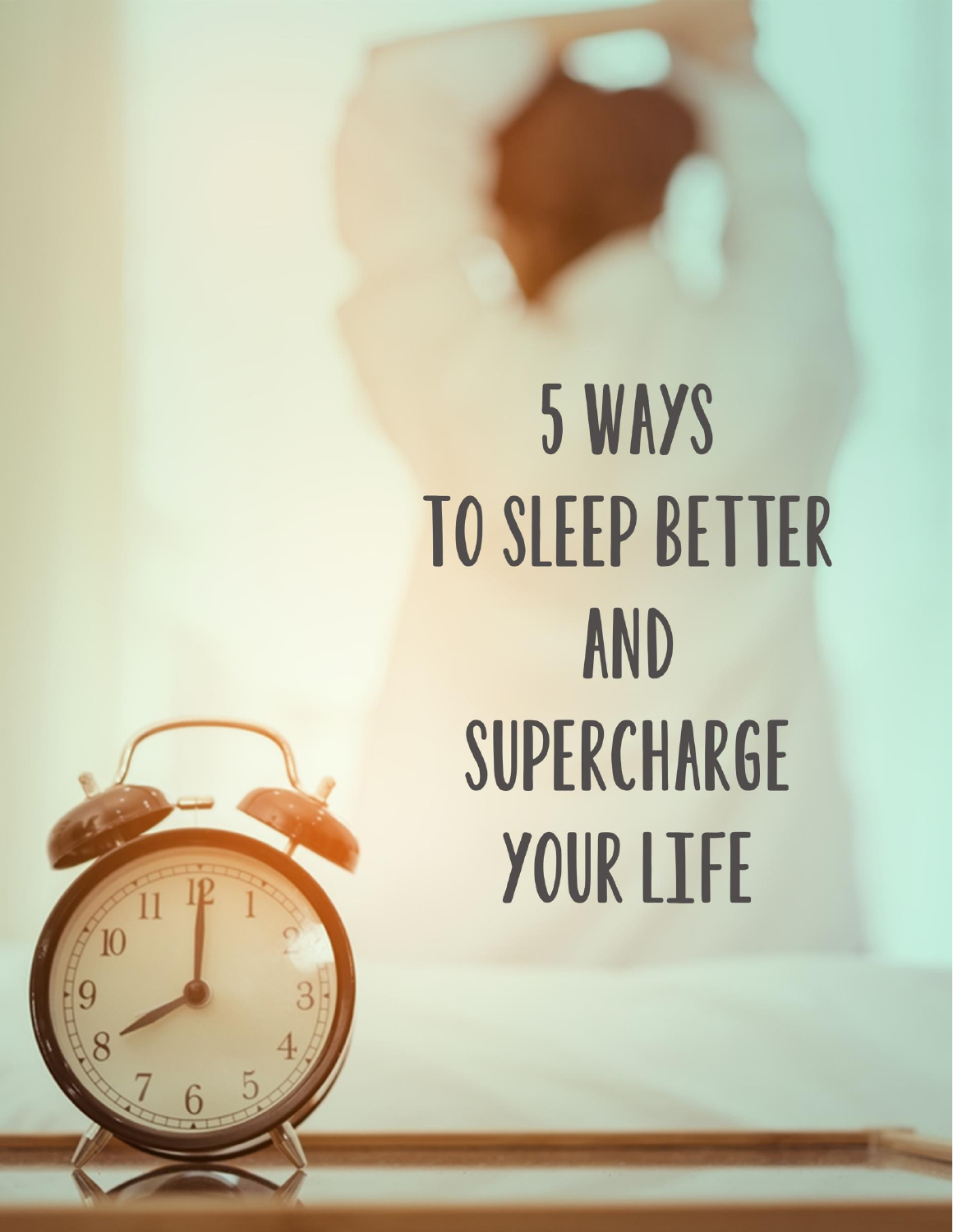

## 5 WAYS TO SLEEP BETTER AND SUPERCHARGE YOUR LIFE

Hi there!

*I'm Dawn. As a Registered Dietitian, I like to take the overwhelm out of living a healthier lifestyle, and make it something that's easy, doesn't take a lot of time, and isn't just another diet program.*

My passion is helping my clients take back control of their health.

Your body is like a machine that is working constantly to get you through life. As with any machine, however, this non-stop operation can reduce its efficiency; your body needs proper rest to function at its best, and sleep is the best way to do that. Proper sleep keeps your mind sharp and agile and recharges your body so that it can work more smoothly. It is also necessary to reduce stress and improve your quality of life.

Conditions like insomnia or an overall inability to get sufficient, quality sleep can cause irritability and a host of other, often more severe, problems. These can become serious issues and should not be ignored. Chronic fatigue can keep you from enjoying an active, energetic life.

Here are a few tips to improve your sleep and get the most of out of your body, your day, and your life.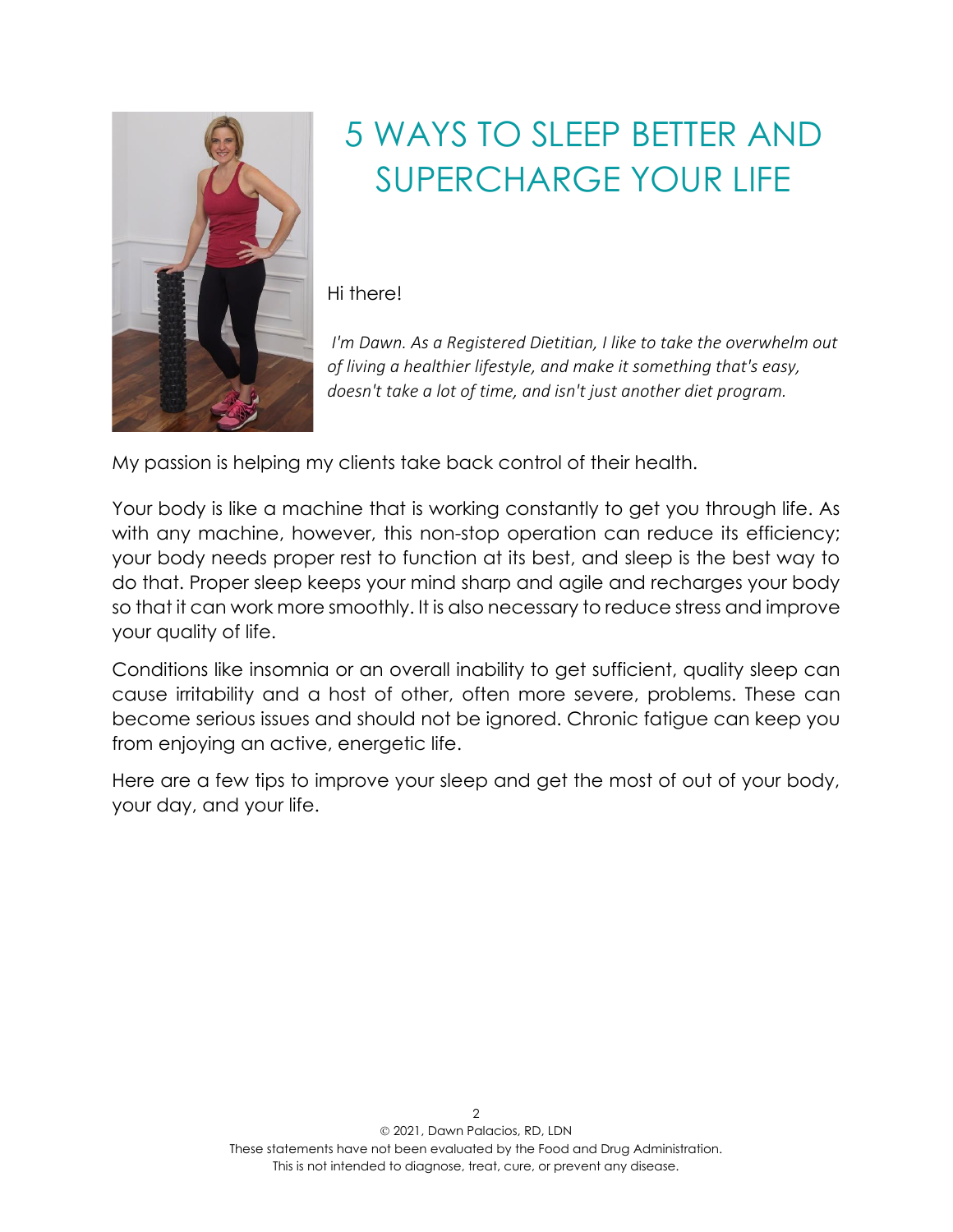# 1. AIM FOR 7 TO 9 HOURS OF SLEEP A NIGHT

Recurring sleep deprivation can eventually lead to negative effects on your overall health. Not only will you be exhausted and lethargic but your cognitive and physiological abilities can be severely impacted as well. These problems can be exacerbated in women because they need more sleep than men.

To stay active and energetic all day, your body requires seven to nine hours of deep, restful sleep every night. This is when your body recharges and your mind process your thoughts and emotions. A consistent routine—both for sleeping and preparing for sleep—can help your body maximize the number of hours it gets at rest to wake energized and rejuvenated.

### 2. PRACTICE ABHYANGA

Abhyanga is a version of Ayurvedic Medicine that involves body massage with warm oil. Among its benefits are detoxification, anti-aging, improved blood circulation, and overall better health. These benefits are amplified when Abhyanga is practiced first thing in the morning when your body is most rested, relaxed, and receptive.

#### **Here are some simple steps to perform Abhyanga.**

- Prepare a massage oil. Coconut oil is good for winter dryness, but a light sesame oil is best in the summer.
- Warm the oil for two to three minutes.
- Using your fingers and hands, begin massaging your body with the warm oil, making sure to apply equal pressure.
- Massage for about 10 minutes, slightly lightening the pressure around your abdominal region and breasts, as these are sensitive areas. Don't forget about the soles of your feet.

# 3. PREPARE YOURSELF FOR SLEEP

Your mind should not be a storehouse for tension and stress, especially at the end of the day. The hour before bed is crucial for establishing the quality of sleep you will have that night. Use this hour to consciously "de-stress"; try to let go of any

3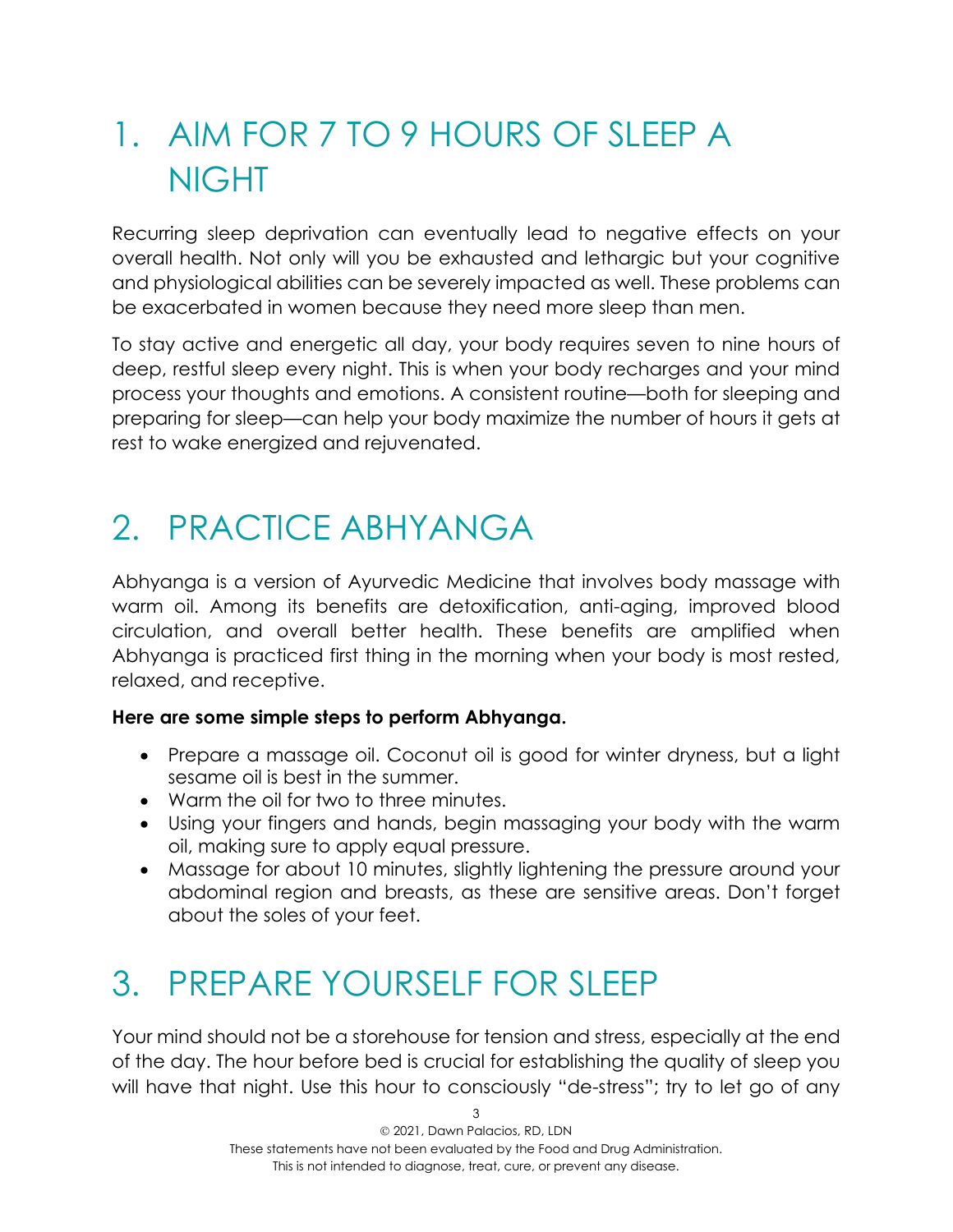negative thoughts and calm your mind. Focus on deep breathing and muscle relaxation. Relaxing your muscles relaxes your mind, and this allows your brain to begin producing melatonin. The longer your brain has to produce this sleep hormone, and the longer your body has to process it, the sounder and more restful your sleep will be.

#### 4. BUILD YOUR BEDROOM CAVE

A "bedroom cave" refers to the conditions your room should be in for the best sleep. Before bedtime, turn off those overhead lights and use a soft lamp. When it is time for bed, opt for complete darkness, as light hinders the production of melatonin. If streetlamps and other artificial light invade your room in the evening, try hanging light-reducing or blackout curtains over your windows. Additionally, put your phone on silent or switch it off for completely undisturbed sleep.

Keep your room cool and comfortable. The National Sleep Foundation suggests that the optimum temperature for deep, restful sleep should be between 60- and 67-degrees Fahrenheit.

#### 5. EAT BETTER TO SLEEP BETTER

It is not just the quantity of time you are sleeping that matters; the quality is also important. Food can have a major impact on your quality of sleep; the better you eat, the better you will sleep. Foods that promote better sleep include cherries, unrefined carbs, bananas, sweet potatoes, and hemp milk. They can soothe sore muscles, lower anxiety, promote the production of melatonin, and keep you feeling fuller longer, all of which can help get you sleeping more soundly.

These simple changes in your daily routine and diet can produce big results. No matter how busy your schedule is, take the time to improve your sleep; your body and your life will be better for it!

### 5 FOODS TO HELP YOU SLEEP BETTER

From feeling drowsy after the holiday season to feeling blown after the morning dose of caffeine, we all experience how food and things we consume affect our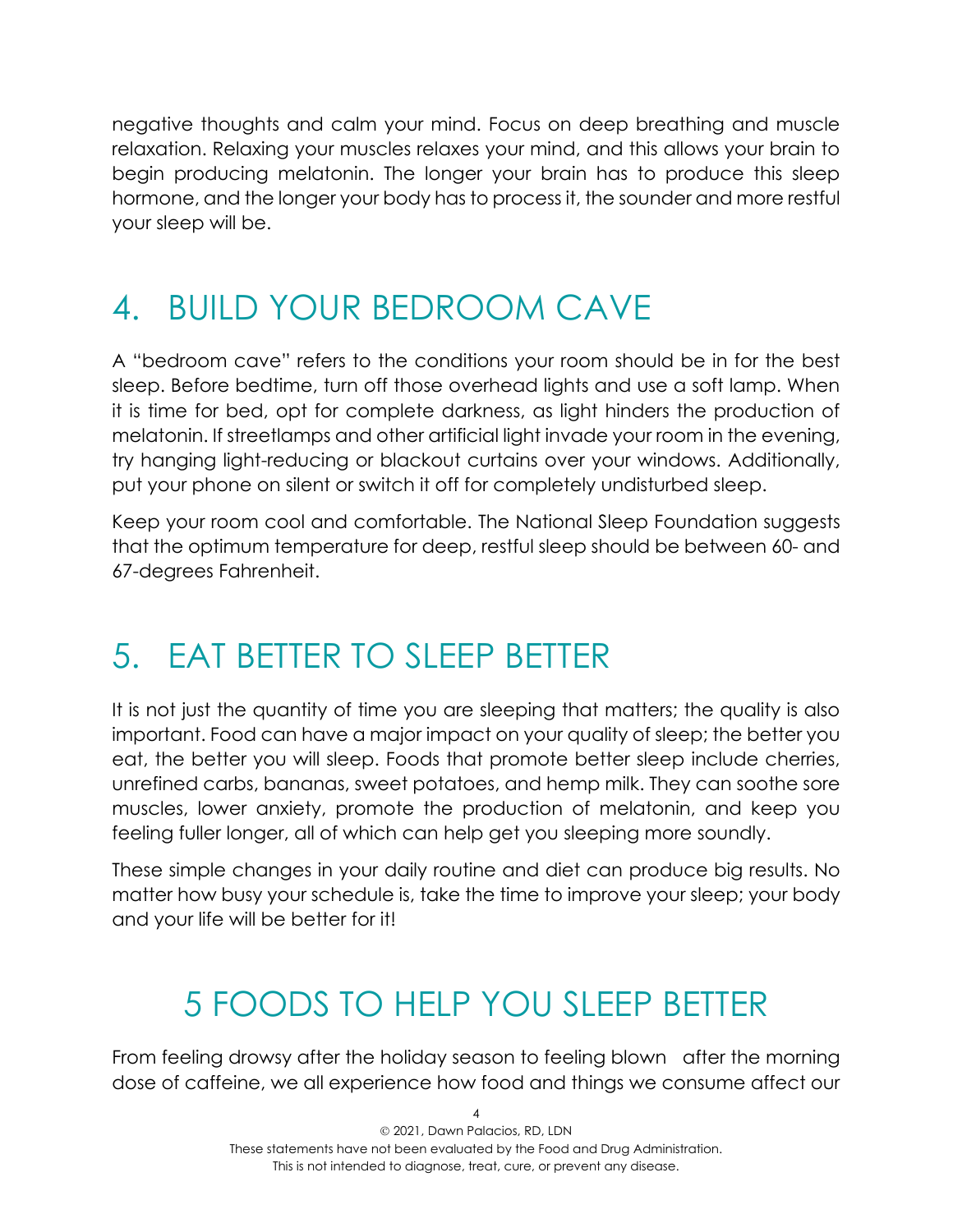wellbeing. With the rate of insomnia going as high as 35% in adults of America, it is about time we start taking steps towards better sleep. As food and sleep are interlinked, and then why not consume the foods that promote better sleep. There is no single food that can work miracles overnight. Rather you will have to make lifestyle changes and your food habits to produce the desirable results. Here, we have brought you the top 5 foods that will help you in sleeping better. Let's explore them and try to incorporate them into our diet to start sleeping better:

#### KALE

Kale is a superfood that is popular among people, as they seem to love it. Well, it is also great for promoting sleep. Advertised as a food that is rich in nutrients, Kale is truly loaded with minerals and vitamins that support your well-being and promote better sleep.

A cup of kale contains:

- A great amount of Potassium
- Magnesium
- 10% RDI of Vitamin B6
- Calcium
- Vitamins A, C, and K
- Small amount of Omega 3s and Iron

These nutrients are extremely helpful in promoting sleep, and hence you must consider including Kale in your diet.

# TART CHERRY JUICE & TART CHERRIES

Tart cherries have a different flavour compared to sweet cherries. These are sour in taste; you can get them in the form of tart cherry juice or as a whole as well, depending on your preference.

Several studies have concluded that drinking tart cherry juice brings sleep benefits. One research shows that people who consume two cups of tart cherry juice daily have better sleep efficiency and more sleep time. The sleep benefits of the tart cherries are associated with the fact that they contain an aboveaverage amount of melatonin. Melatonin is a hormone that regulates the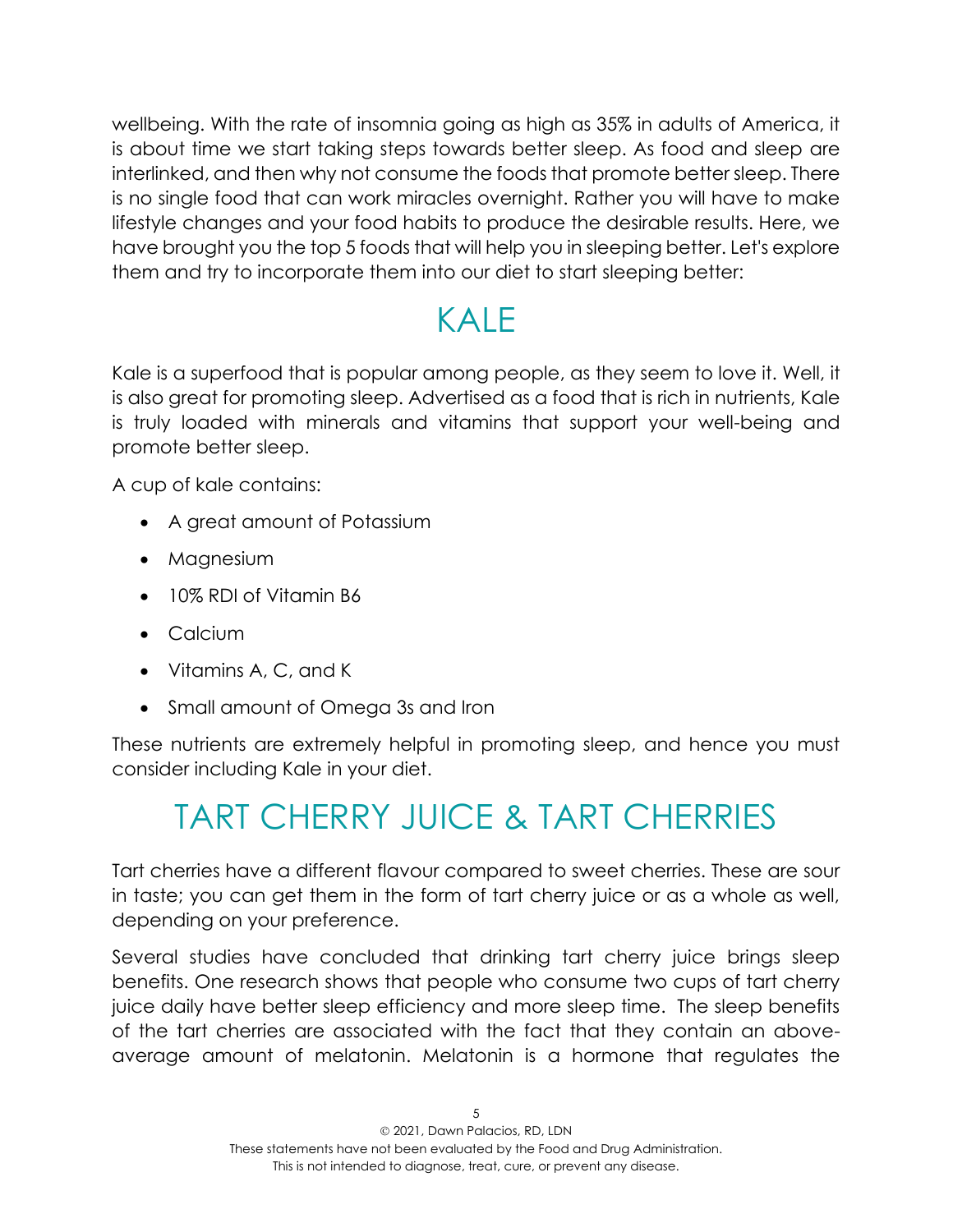circadian rhythm while promoting good sleep. These cherries are also rich in antioxidants that are favourable for better sleep patterns.

#### ALMONDS

Did you know that an ounce of almonds is enough to supply 25% of magnesium needed by women daily? Isn't that amazing? However, we truly lack the amount of this amazing nut in our diets. About 80% of adults do not take sufficient magnesium, and hence the poor levels of magnesium result in insomnia and sleep-related issues.

Our brain needs to relax for falling asleep, and magnesium helps it in the process.

Almonds are among the top superfoods that help promote sleep due to the amazingly high level of magnesium in them. Plus, they are super easy to consume; just grab a handful and snack on them. You could add them to your salad or mix them in your morning yogurt. You can indulge in some DIY recipe to make granola using almonds to avoid using the store-bought processed granola bars.

#### YOGURT

Do you know how gut health is very crucial not just for a sound body but a sound mind as well? Since our gut has millions of bugs that are connected to make your sleep pattern better. Many studies suggest that our microbiome is associated with the regulation of our mood and stress levels and, of course, sleep patterns.

So, what keeps the microbiome healthy and balance the good and bad bacteria? The answer is simple; foods that are rich in probiotics. Yogurt tops the list of probiotic-rich foods that promote gut health by increasing the good bacteria and the diversity of bacterial strains. Yogurt makes a great breakfast, just sprinkle your favorite fruits over it and have a delicious breakfast daily. You can also snack on a container of yogurt without any guilt or look up some delicious recipes and make yourself smoothies!

#### FATTY FISH

A research on fatty fish concluded that it has incredible sleep promotion benefits. This study was done on a group of people that consumed Salmon three times a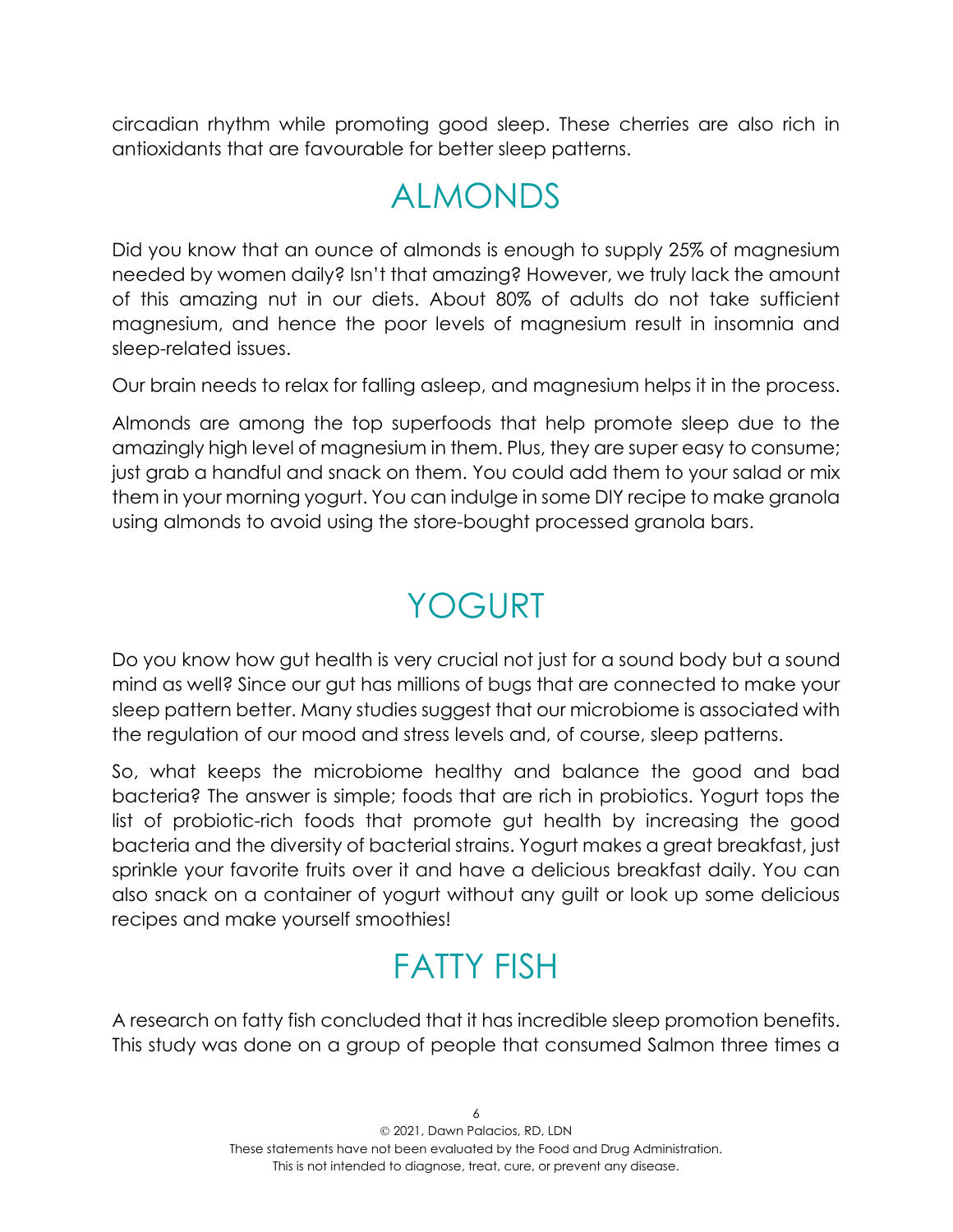week for several months. As a result, these people not only had a better sleep but also increased productivity during the daytime.

The researchers concluded that the sleep-benefits of fatty fish are associated with the amazing amounts of Omega-3 fatty acids, and vitamin D found in them, which are linked with the serotonin regulation in the human body. Since the vitamin D levels fall during winters, this study also suggested increasing fatty fish intake during these months for better sleep.

#### BONUS

Here is a bonus for you to sleep better: **WATER!**

Water is not food, but it is very crucial for a good sleep rhythm. We do not consume enough water needed by our body to function properly daily and hence fall victim to so many health issues, including poor sleep patterns and insomnia. It is recommended to start your day with a glass of water and keep drinking it throughout the day. Make sure your intake is at least 8 glasses of water daily. However, avoid drinking too much of it in the evening so that you do not have to keep waking up to make the rounds to the bathroom.

# TIPS FOR BETTER SLEEP

To make the most out of these sleep-boosting foods, you will have to make sure that you also transition towards a healthy lifestyle. Here are a few tips:

- Wake up early in the morning.
- Start your day off with a glass of warm lemon water.
- Indulge in a morning walk, some meditation, or exercise of your choice.
- Have a healthy breakfast.
- Drinks loads of water during the day.
- Make sure to snack healthily.
- Take a bath before going to sleep.